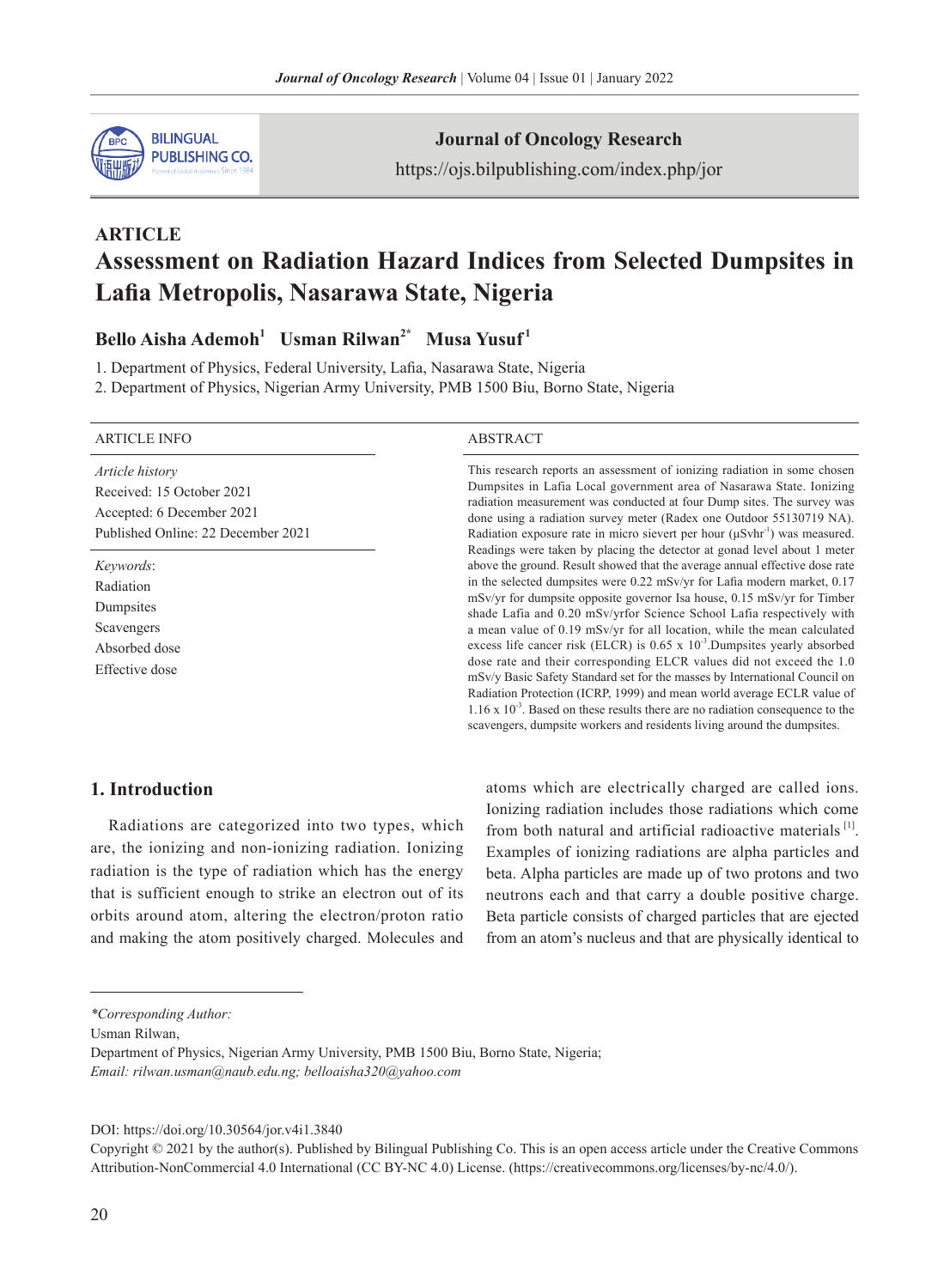electrons. Non-ionizing radiation is the type of radiation which does not possess sufficient energy compared to ionizing radiation; the energy it possesses is not sufficient enough to liberate an electron from an atom. It can only excite the atom. Background radiation is radiations that could occur as a result of natural sources of radiation such as cosmic radiations (sun), terrestrial radiation (soil) and internal radiation (potassium – 40 and carbon – 40 inside the body)  $[2,3]$ .

Naturally-occurring background radiation is the major source of getting exposed to radiation for most of the population. The Basic Safety Standard for workers has been recommended to be 20 mSv/yr, while that of public is about 1 mSv/yr  $^{[4]}$ .

Ionizing radiation can also be generated as a result of medical, commercial and industrial activities. The most familiar and, in national terms, the largest of these sources of exposure is medical X-rays. Literature has it that natural radiation contributes almost about 88% of the annual dose to the population and medical procedures most of the remaining 12%. Natural and most of the artificial radiations are not different in kind or effect [5].

Most of the differences in getting exposed to natural background radiation are as a result of inhalation, ingestion and direct contact of radioactive gases such as Radon which are produced by radioactive minerals found in soil and bedrock. Radon is an odorless and colorless radioactive gas that is produced from the decay of Radium. Radium is a radioactive gas produced from the decay of Thorium. Thorium is a radioactive gas produced from the decay of Uranium. Radon and Thorium levels are varying considerably by location depending on the composition of soil and bedrock  $[6-8]$ .

Once these gases are released into the air, they always get diluted to their harmless levels in the atmosphere even though, most times they become trapped and accumulate in our buildings and later inhaled by occupants of those buildings [9]. Radon gas causes some health risks not only to illegal miners, but also to home owners if it is allowed to enter into our various homes. On average, it is the largest source of natural radiation exposure [10,11].

Exposure to radiation carries a lot of health risks and Understanding the risks helps the CNSC and other regulatory bodies establish dose limits and regulations that keep exposure at an acceptable or tolerable risk level, where it is unlikely to cause harm  $[12-15]$ .

Waste can be defined as unwanted and unusable materials and is considered as a substance that cannot be used any longer. Dump sites are piece of land where waste materials are dumped like dry waste, e-waste, plastics, scraps metals, broken glasses among others. Waste is

generally classified as Industrial waste, commercial waste, domestic waste, and agricultural sources of waste. In dumpsites, waste is commonly classified as biodegradable that is those that can decompose (organic waste) and non- biodegradable waste that is those that do not decompose (in organic waste). Based on IAEA categorization of radioactive waste, wastes from dump sites can be classified as very low-level waste (VLLW) called naturally occurring radioactive material (NORM) waste though they may not be harmful to humans or the environment but studying the level of background radiation in dumpsites could provide essential radiological information in an environment [16].

Wastes made up an environmental and public health nuisance in major cities all over the world. Thus, governments regard waste management as vital social service whose budgetary provision is made in line with population projections [17]. Hazards caused by such dumpsite are not only in term of odor and presence of disease causing microorganism, but can arise from the radiation emanating from such dumpsite [18]. Various radioactivity measurements have shown the existence of traces of radionuclide in books [19] and in the staple food consume in Nigeria [20]. It has also been established that vegetation and environmental fields in Nigeria contain traces of radioisotopes. All these, are contained in the domestic waste which are indiscriminately dumped on open fields, farms soils, Quarry sites, rivers, well and boreholes, industries and even on road sides and mechanic workshops<sup>[21]</sup>. In addition, industrial wastes that are liable to contain traces of radionuclide are also dumped indiscriminately. Consequently, the radioisotope content in the waste dumpsite, if not properly managed emits mixed radiation to the environment [22]. Emission of radiation categorization of waste dumpsites [23] and measurement of background radiation in refuse dumps  $[24]$  shows the level and long term effects of these radiations if not properly monitored. The 2011 Fukushima Daiichi nuclear disaster displaced thousands of people and its effects is still being felt even in places far from the site [25].

The regulatory bodies that are saddled with providing limits on background radiations includes the National Council on Radiation Protection and management (NCRM), United Nations Scientific Committee on the Effect of Atomic Radiation (UNSCEAR) Nigeria Nuclear Regulatory Authority (NNRA), Radiation Protection Regulation, (RPR) and international commission on Radiation Protection (ICRP) among others. According to ICRP recommendations, the limit of exposure to the public should not be more than  $1 \text{mSv/yr}$ <sup>[26]</sup>.

Waste disposal and its successful management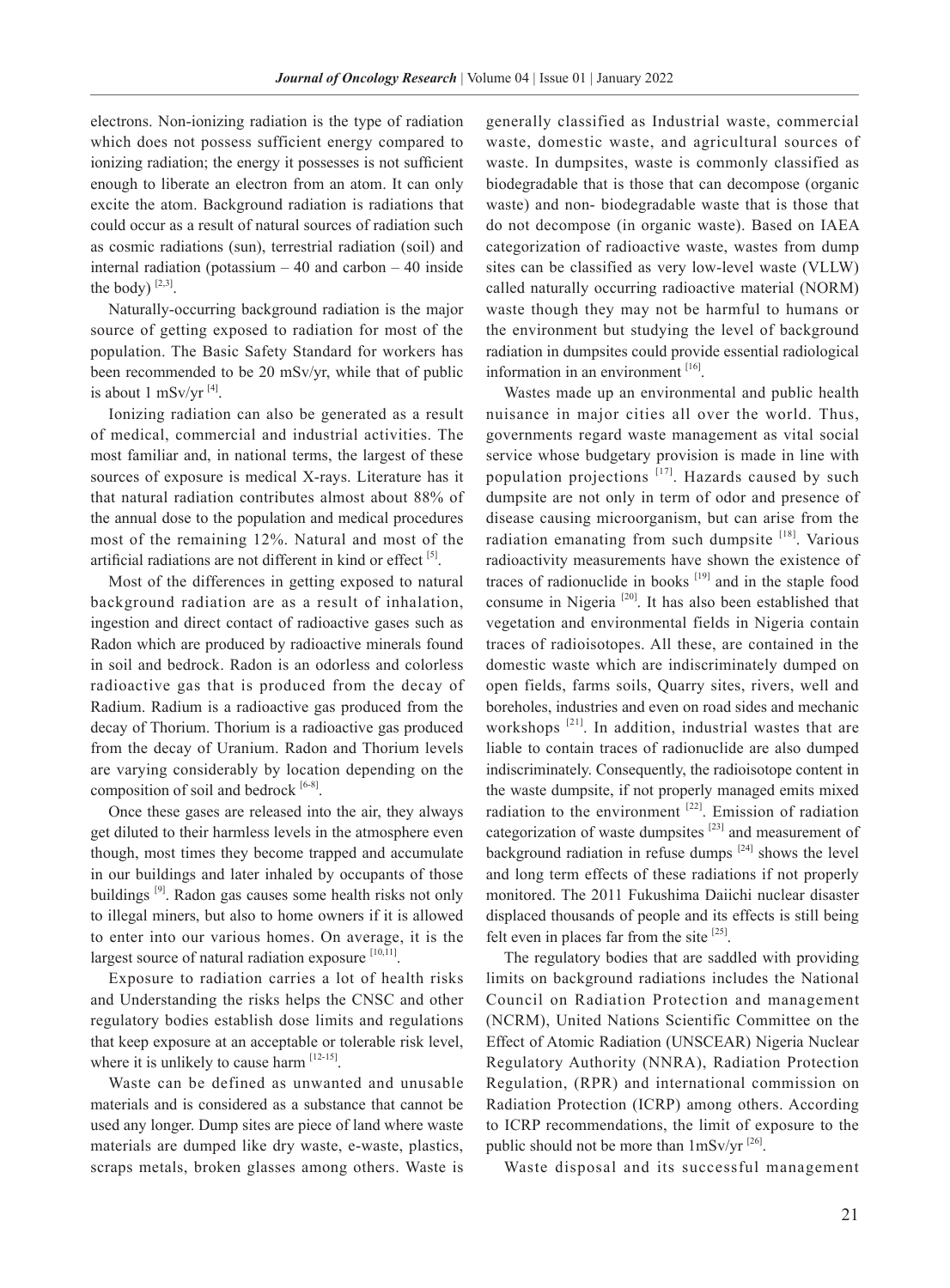is a global challenge, with the continuous increase in population in Nasarawa State due to increase in commercial businesses, educational institutions, industries amongst other, Lafia and its environ is not left out of this growing concern as waste disposal has also increased which could lead to increase in background radiation and invariably leading to increase in human radiation exposure because of the concentrations of  ${}^{40}K$ ,  ${}^{226}Ra$  and  ${}^{232}Th$  in the soil and waste materials or because of internal inhalation of radon and its progenies in dust and fumes from waste disposal sites [27-29].

There are four major dumpsites in Lafia which contains the biodegradable and non- biodegradable wastes. Although, the waste according to IAEA are classified as NORM and may not be harmful to human or environment, the level of background radiation could be more than that stipulated by ICRP. The literature reviewed showed no data on the level of background radiation in the selected sites, therefore the aim of this study is to assess the background radiation level from some selected dump sites located in Lafia Metropolis, Nasarawa State through the following objectives by measuring the absorbed dose rate in micro sievert per hour from the selected dumpsites in Lafia metropolis and using the measured result to compute the annual effective dose rate from the chosen dumpsites in Lafia metropolis and the associated excess lifetime cancer risk as a result of the exposure.

Therefore, proper time to time checking and estimation of the radiation level emanating from dumpsites in order to give accurate data as part of environmental monitoring research for effective assessment of radiation exposure rate of the metropolis motivated this study.

The results obtained from this work will allow for the estimation of excess life cancer risk of persons living close to the dumpsites. Data obtained from this work could be used as a reference baseline radiometric data for future research on background radiations in the selected areas. This could be used as a yard stick for evaluating the extent of any pollution in the environment due to any accidental release of radionuclide. The result gotten from this work could also be a sort of guide to the Lafia waste management body in setting up safety waste management protocols.

# **2. Materials and Method**

#### **2.1 Materials**

The materials used in this research include;

i. Inspector alert Nuclear Radiation Monitor RADEX ONE Outdoor (Radioactivity indicator) with the serial

number 55130719 NA (manufactured by OOO Quarto-Rad) used to measure ambient ionized radiation types of beta, Gamma and products, as well as the accumulated radiation dose received.

ii. Global Positioning System (GPS): The GPS (Global positioning system) mobile application was used to take all location data.

### **2.2 Method**

#### **2.2.1 Sample Location**

The study was carried out in Lafia the capital of Nasarawa state, the area for which study was carried out is a Cosmo-political, heavily populated area of Lafia. The dumpsites are located in the communities with a various number of scavenger's sources for the daily recycling of waste. The site, location of dumpsites, waste found in the dumpsites as well as their respective GPS coordinate are tabulated below:

| S/             | <b>Site Name</b>                                 | <b>Location of the</b>                                                                          | <b>Waste Found</b>                                                                 | <b>GPS</b> Coordinate |              |
|----------------|--------------------------------------------------|-------------------------------------------------------------------------------------------------|------------------------------------------------------------------------------------|-----------------------|--------------|
| N              |                                                  | <b>Dumpsite</b>                                                                                 |                                                                                    | <b>North</b>          | East         |
| 1              | Lafia<br>modern<br>Market)                       | The dump site is<br>situated close to<br>the exit gate of<br>the market site                    | Rotten food,<br>vegetables,<br>nylon, glasses,<br>and irons                        | $8^0$ 29'31           | $8^031'44$   |
| $\overline{2}$ | Opposite<br>governor<br>Isa house<br>Tudun kauri | The dump site<br>is located along<br>Markurdi road                                              | Irons, food<br>waste, glasses,<br>nylons and<br>electronics<br>waste               | $8^0 29.8$            | $8^{0}31'53$ |
| 3              | Timber<br>shade Lafia                            | The dump site<br>is located along<br>U.A.C road<br>inside Lafia<br>timber processing<br>factory | Timber waste                                                                       | $8^0$ 29'51           | $8^030'49$   |
| $\overline{4}$ | Science<br>School Lafia                          | The dump site is<br>located behind the<br>fence of science<br>school Lafia.                     | Nylons, food<br>waste, irons,<br>electronics<br>waste,<br>and rotten<br>vegetables | $8^0$ 30'11           | $8^030'45$   |

**Table 1.** Description of Dumpsite



**Figure 1.** Map of Sample Locations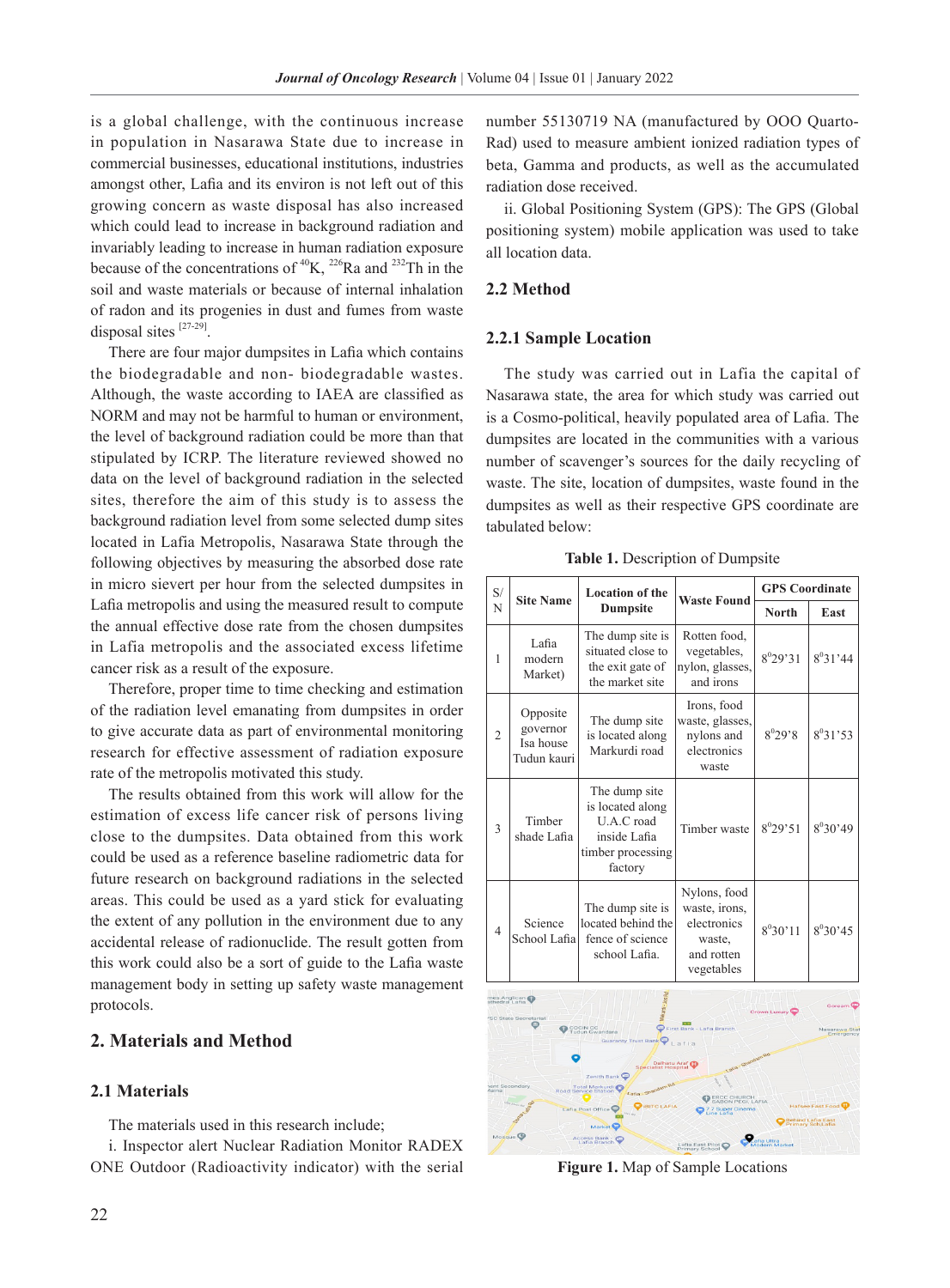#### **2.2.2 Method Data Analysis**

The detector that was used to measure the exposure level in the field was a well calibrated, sensitive and portable radiation survey meter with serial number 55130719 NA having a Geiger Muller tube that has the ability of detecting Alpha, Beta, Gamma and X-rays. Readings were taken from ten (10) different locations in each of the four dumpsites to spatially reflect the sites, while a global positioning system (GPS) was used to take the coordinates of sample points. Data were collected three times in a week in each of the dumpsites for four weeks (1 month, March/April 2020) and the average values were obtained. Data were obtained between the hours of 11.00 am and 4:00 pm each day. The tube of the radiation meter was placed at a height of 1 m above the ground with its window facing first the Dumpsites and then vertically downward. The detector was switched on to absorb radiation for a few seconds and the highest stable point was recorded. This was converted to annual effective dose rate in milli Sievert per year  $(mSvyr^{-1})$ . The result obtained was used to calculate the ELCR using Equations 1 to 3.

Absorbed dose in air, D (nGy/hr) = Exposure in air, E ( $\mu$ Sv/ hr) x  $1000$  (1)

AEDR  $(mSv/yr)$  = absorbed dose in air (D)  $(nGy/hr)$  x  $8760$ hr/yr x O.F x C.C  $(2)$ 

 $ECLR = AEDE(mSv/yr)$  x  $DL$  x  $RF$  (3)

Where

 $8760$ hr/yr = the total hours per year.

 $0.2$  = outdoor occupancy factor (OF) for outdoor radiation.

 $0.7$  = the conversion coefficient (CC) (Sv/yr).

D= Annual absorbed dose rate in micro sievert per year.

ELCR- excess lifetime cancer risk

AEDR- annual effective dose rate DL- average duration of life (70 years)

RF- risk factor  $(0.05 \text{ Sv}^{-1})$ 

# **3. Results and Discussion**

#### **3.1 Results**

The aim of this study was to assess the level of background radiation from some selected dump sites located in Lafia Metropolis, Nasarawa State. Tables 2 to 5 show the average values of absorbed dose rate in µSv/hr for morning and evening readings in the selected locations. While Table 6 shows the summary of radiological hazard indices that is the annual effective dose rate in mSv/yr and Excess Life Cancer Risk in the

selected dumpsites. These values were calculated from the average values of absorbed dose rate in µSv/hr.

| <b>Table 2.</b> Absorbed Dose Rate in $\mu$ Sv/hr in Lafia Modern |  |
|-------------------------------------------------------------------|--|
| Market                                                            |  |

| Lafia Modern Market |                          |                          |                                       |           |  |  |
|---------------------|--------------------------|--------------------------|---------------------------------------|-----------|--|--|
| Week                | <b>GPS</b> Coordinate    |                          | <b>Absorbed Dose</b><br>$(\mu Sv/hr)$ |           |  |  |
|                     | North<br>East            |                          | Morning                               | Afternoon |  |  |
|                     | 8 <sup>0</sup> 29'31.383 | $8^031'44.474$           | 0.20                                  | 0.21      |  |  |
| $\mathfrak{D}$      | 8 <sup>0</sup> 29'31.439 | $8^031'44.330$           | 0.21                                  | 0.18      |  |  |
| 3                   | 8 <sup>0</sup> 29'31.490 | $8^0$ 31'44.446          | 0.16                                  | 0.17      |  |  |
| 4                   | 8 <sup>0</sup> 29'31.507 | 8 <sup>0</sup> 31'44.488 | 0.14                                  | 0.14      |  |  |
| Average             |                          |                          | 0.18                                  | 0.18      |  |  |

| <b>Table 3.</b> Absorbed Dose Rate in $\mu$ Sv/hr at Dumpsite |  |
|---------------------------------------------------------------|--|
| Opposite Governor Isa House, Tudun Kauri, Lafia.              |  |

| <b>Opposite Governor Isa House</b> |                       |                 |                        |           |  |  |
|------------------------------------|-----------------------|-----------------|------------------------|-----------|--|--|
| Weeks                              | <b>GPS</b> Coordinate |                 | Absorbed Dose (µSv/hr) |           |  |  |
|                                    | North                 | East            | Morning                | Afternoon |  |  |
|                                    | $8^{0}29'8.532$       | $8^0$ 31'52.327 | 0.17                   | 0.10      |  |  |
| $\mathfrak{D}$                     | $8^0$ 29'8.690        | $8^0$ 31'52.801 | 0.16                   | 0.12      |  |  |
| $\mathcal{R}$                      | 8°29'8.843            | $8^031'52.403$  | 0.15                   | 0.14      |  |  |
|                                    | $8^0$ 29'8.620        | $8^031'52.300$  | 0.11                   | 0.17      |  |  |
| Average                            |                       |                 | 0.15                   | 0.13      |  |  |

**Table 4.** Absorbed Dose Rate in µSv/hr at Dumpsite in Timber Shade, Lafia.

| <b>Timber Shade Lafia</b> |                          |                          |                               |           |  |
|---------------------------|--------------------------|--------------------------|-------------------------------|-----------|--|
| Weeks                     | <b>GPS</b> Location      |                          | <b>Absorbed Dose (uSv/hr)</b> |           |  |
|                           | North                    | East                     | Morning                       | Afternoon |  |
|                           | 8 <sup>0</sup> 29'51.329 | $8^030'49.239$           | 0.10                          | 0.13      |  |
| $\mathfrak{D}$            | $8^{0}29$ '8.391         | $8^0$ 31'52.233          | 0.12                          | 0.10      |  |
| 3                         | $8^0$ 29'51.321          | 8 <sup>0</sup> 31'52.975 | 0.14                          | 0.12      |  |
| 4                         | $8^{0}29'51.425$         | $8^0$ 31'52.874          | 0.13                          | 0.14      |  |
| Average                   |                          |                          | 0.12                          | 0.12      |  |

**Table 5.** Absorbed Dose Rate in µSv/hr at Dumpsite in Science School Lafia.

| <b>Science School Lafia</b> |                |                     |         |                               |  |  |
|-----------------------------|----------------|---------------------|---------|-------------------------------|--|--|
| Weeks                       |                | <b>GPS</b> Location |         | <b>Absorbed Dose (uSv/hr)</b> |  |  |
|                             | North          | East                | Morning | Afternoon                     |  |  |
|                             | $8^030'11.481$ | $8^030'45.344$      | 0.20    | 0.16                          |  |  |
| $\mathfrak{D}$              | $8^030'11.765$ | $8^0$ 30'45.543     | 0.18    | 0.15                          |  |  |
| $\mathcal{E}$               | $8^030'11.590$ | $8^{0}30'45.216$    | 0.15    | 0.14                          |  |  |
| 4                           | $8^030'11.763$ | $8^030'45.195$      | 0.14    | 0.16                          |  |  |
| Average                     |                |                     | 0.17    | 0.15                          |  |  |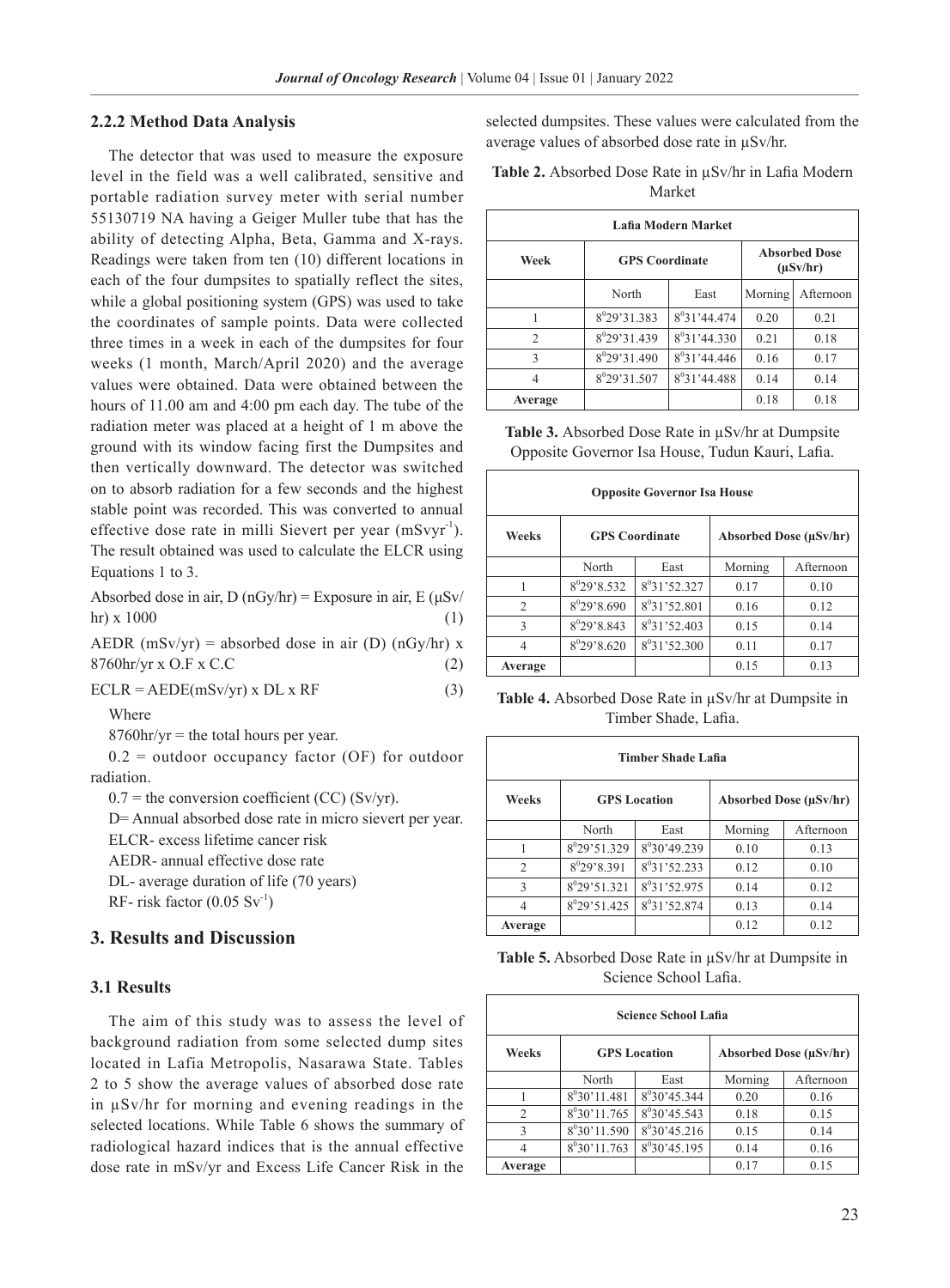| S/<br>N        | Location                          | Average<br>dose rate<br>$(\mu Sv/hr)$ | <b>Mean dose</b><br>rate. D<br>(nGy/hr) | Annual<br>effective dose<br>rate (mSv/yr) | ELCR <sub>x</sub><br>$10-3$ |
|----------------|-----------------------------------|---------------------------------------|-----------------------------------------|-------------------------------------------|-----------------------------|
| 1              | Lafia modern<br>market            | 0.18                                  | 180                                     | 0.22                                      | 0.77                        |
| $\overline{2}$ | Opposite<br>governor Isa<br>house | 0.14                                  | 140                                     | 0.17                                      | 0.59                        |
| 3              | Timber shade<br>Lafia             | 0.12                                  | 120                                     | 0.15                                      | 0.53                        |
| 4              | Science<br>School Lafia           | 0.16                                  | 160                                     | 0.20                                      | 0.70                        |
|                | Average                           | 0.14                                  | 150                                     | 0.19                                      | 0.65                        |

**Table 6.** Radiological Hazard Indices for the Four Selected Dumpsites in Lafia Metropolis.

### **3.2 Result Analysis**

The collected data were analyzed using excel spread sheet. Graphs were plotted using origin 5.0 to enable vivid comparison of results with other works and that of standard organizations.

Figure 2 shows a plot of average values of radiological hazard indices from the selected Dumpsites compared with the values of related works of other authors and that of international regulation UNSCEAR.

From Figure 2, the annual effective dose rate and Excess Life Cancer Risk (ELCR) values of this work when compared with other authors work shows that the values were higher than the work of  $[9]$  while the AEDR and ELCR values were lower when compared with the work of  $[30]$ .

However, from the values of radiological hazard

indices obtained in this work and related works; the annual effective dose rate (AEDR) was below the world standard of 1mSv/yr (ICRP) and excess life cancer risk (ELCR) was also below the world standard of  $1.16 \times 10^{-3}$ except Avwiri and Esi, whose values were higher than the world standard.

#### **3.3 Discussion**

In this work, the minimum value of absorbed dose rate from the four selected dumpsites is  $0.12 \mu Sv/hr$  in Timbre Shade, while the maximum value is  $0.18 \mu$ Sv/hr in Lafia Modern Market. These values were calculated using the average values from Table 2 to Table 5. The total average value of the absorbed dose rate for the four selected site was found to be 0.14 µSv/hr.

The annual effective dose rate was calculated using Equation (2) and an average value of 0.19mSv/yr was found for all the selected dump sites with a minimum average value of 0.15 mSv/yr in Timbre Shade and an average maximum value of 0.22 mSv/yr in Lafia Modern Market. The Excess Life Cancer Risk (ELCR) which is the possibility of getting cancer resulting from life time exposure to background radiation was calculated from the average value of AEDR using Equation 3 The ELCR values ranges from 0.53 x  $10^{-3}$  to 0.77 x  $10^{-3}$  with a total average value of  $0.65 \times 10^{-3}$  as shown in Table 6.

## **4. Conclusions**

The estimation of ionization radiation in four dumpsites



**Figure 2.** Values of radiological hazard indices in this work, related works and world average.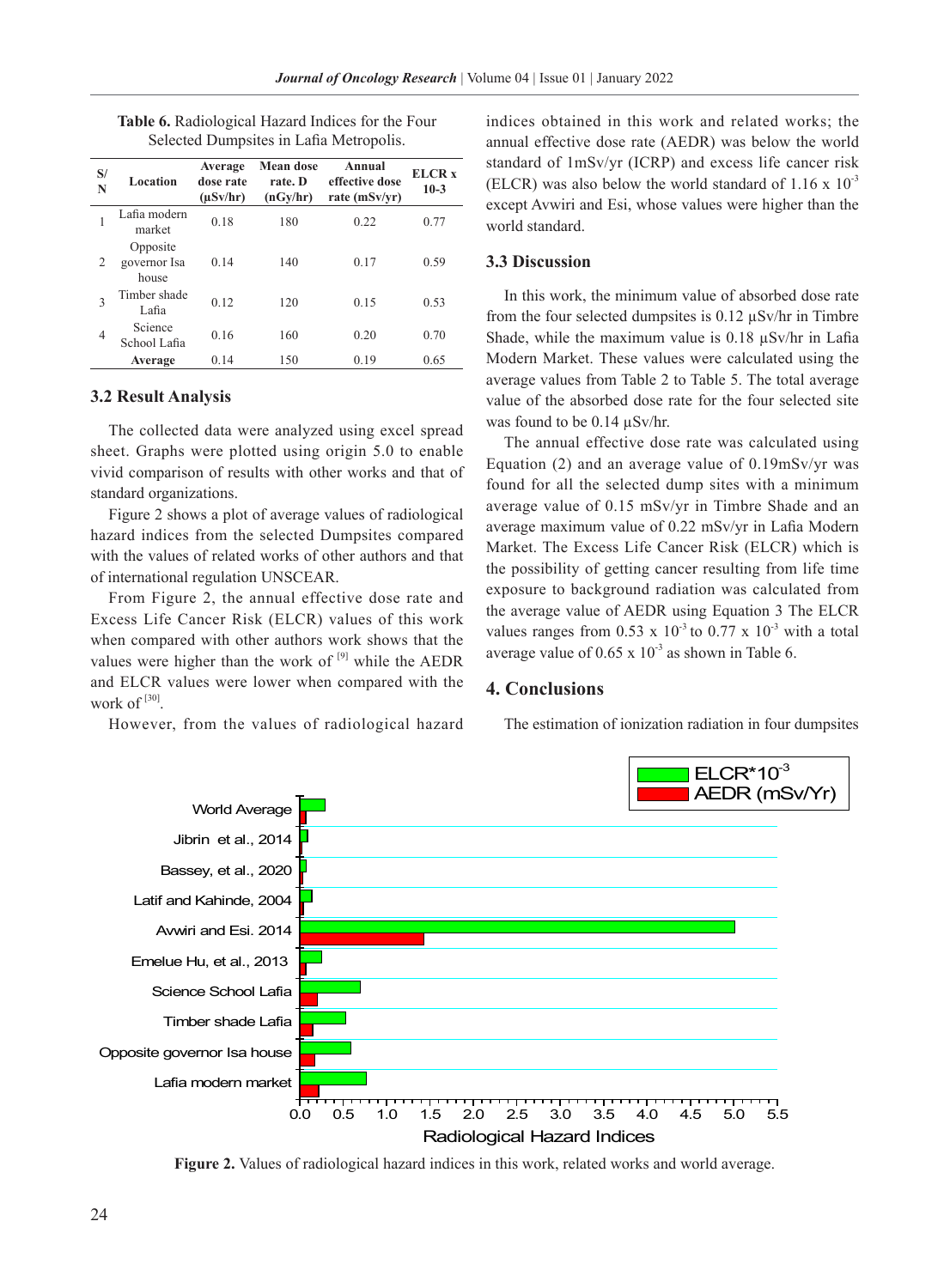in Lafia Local government area of Nasarawa State, Nigeria was carried out. The mean average background radiation exposures in the selected dumpsites were lower than the normal background standard of 0.39μSv/hr. The computed annual absorbed dose rate obtained results are also lower than the ICRP dose limit of 1.0mSv/yr for the general public (ICRP, 1999). The corresponding estimated average ELCR of  $0.65 \times 10^{-3}$  were also lower than the normal background standard of  $1.16 \times 10^{-3}$ .

### **4.1 Recommendations**

It is recommended that waste material should be adequately sorted out before disposing into the dumpsites. There should be regular monitoring/inspection of radiation levels in these environments by the government. More so, dumpsite workers should operate shift system, and lastly Environmental Health Officer should also assist to ensure that all activities within the selected areas are within environmental standard.

### **4.2 Suggestion for Further Studies**

Further research should be carried out on soil sample analysis at the same location to know the specific radionuclide elements contributing to the background radiation in the area and their degree of contribution.

### **References**

- [1] Rilwan, U., Hudu, A., Ubaidullah, A., Maisalatee, A.U., Bello, A.A., Ugwu, E.I., Okara, G.O., 2021. Fertility Cancer and Hereditary Risks in Soil Sample of Nasarawa, Nasarawa State, Nigeria. Journal of Oncology Research. 3(2), 22-27.
- [2] Rilwan, U., Umar, I., Onuchukwu, G.C., Abdullahi, H.A., Umar, M., 2020. Evaluation of Radiation Hazard Indices in Mining Sites of Nasarawa State, Nigeria. Asian Journal of Research and Reviews in Physics. 3(1), 8-16.
- [3] Sprawls, P., 2010. Source of radiation. American Association of Physicist in Medicine. 37(7), 1-3.
- [4] Mustapha, A.F., Mckinnon, J.J., Christensen, D.A., 1999. The Nutritive Value of hemp meal for ruminants. Journal of Animal Science. 79(1), 91-95.
- [5] United Nations Scientific Committee on the Effects of Atomic Radiation (UNSCEAR), 2008. Sources, effects and Risks of Ionizing Radiation. New York, United Nations: United Nations Scientific Committee on the Effects of Atomic Radiation.
- [6] Avwiri, G.O., Esi, E.O., 2007. Evaluation of background ionization radiation level in some selected dumpsites in Delta State, Nigeria. Advances in Phys-

ics Theories and Applications. 35(1), 36-43.

- [7] Avwiri, G.O., Olatubosun, S.A., 2014. Assessment of environment radioactivity in selected Dumpsites in Portharcourt, Rivers State, Nigeria International Journal of Scientific & Technology Research. 3(1), 263-9.
- [8] Emelue, H.U., Eke, B.C., Ogbome, P., Ejiogu, B.C., 2013. Evaluation of radiation emission from refuse dump sites in Owerri, Nigeria IOSR Journal of Applied physics.  $4(1)$ , 1-7.
- [9] Jibiri, N.N., Farai, I.P., Alausa, S.K., 2014. Activity concentration of Ra- 226, Th- 228 and K-40 in different food crops from high background radiation area in Bisichi Jos Plateau state, Nigeria. Radia. Environ. Biophysics. 46(1), 53-59.
- [10] Bassey, E.A., Ndubuisi, O.C., 2020. Radiation emission levels from a waste dumpsite in Calabar, cross river state, Nigeria. Science & Technology. 6(21), 20-27.
- [11] International Commission on Radiological Protection (ICRP), 1999. The recommendation of the International Commission on Radiological Protection Publication 76 Pergamon Press.
- [12] Jibiri, N.N., Isinkaye, M.O., Momoh, H.A., 2014. Assessment of radiation exposure levels at Alaba e-waste dumpsite in comparison with municipal waste dumpsites in southwest Nigeria. Journal of Radiation research and applied Sciences. 7(1), 536 -54.
- [13] Akinloye, M.K., Olomo, J.B., 2005. The radioactivity in some grasses in the environment of nuclear research facilities located within the OAU, Ile-Ife, Nigeria. Nig. J. Phys. 17(1), 219-225.
- [14] Eja, M.E., Alobi, N.O., Ikpeme, E.M., Ogri, O.R., Iyang, A.O., 2010. Environmental and public health-related assessment of solid waste management in Uyo, AkwaIbom State, Nigeria. World Journal of Applied Science and Technology. 2(1), 110-123.
- [15] Farai, I.P., Oni, O.M., 2002. Natural radionuclide concentrations in aquatic species and absorbed dose equivalents to the dwellers of the coastal areas of Nigeria. Nig. Journal of Phys. 14(1), 94-97.
- [16] Imtiaz, M.A., Aleya, B., Molla, A.S., Zaman, M.A., 2005. Measurement of radioactivity in books and calculations of resultant eye doses to readers. Health Phys. 88(1), 169-174.
- [17] Inyang, S.O., Inyang, I.S., Egbe, N.O., 2009. Radiation exposure levels within timber industries in Calabar. Nigeria. J Med Phys. 34(2), 97-100.
- [18] Jibiri, N.N., Farai, I.P., Alausa, S.K., 2007. Activity concentration of Ra-226, Th-228 and K-40 in different food crops from a high background radiation area in Bisichi Jos Plateau State. Nigeria. Radiat. Environ.